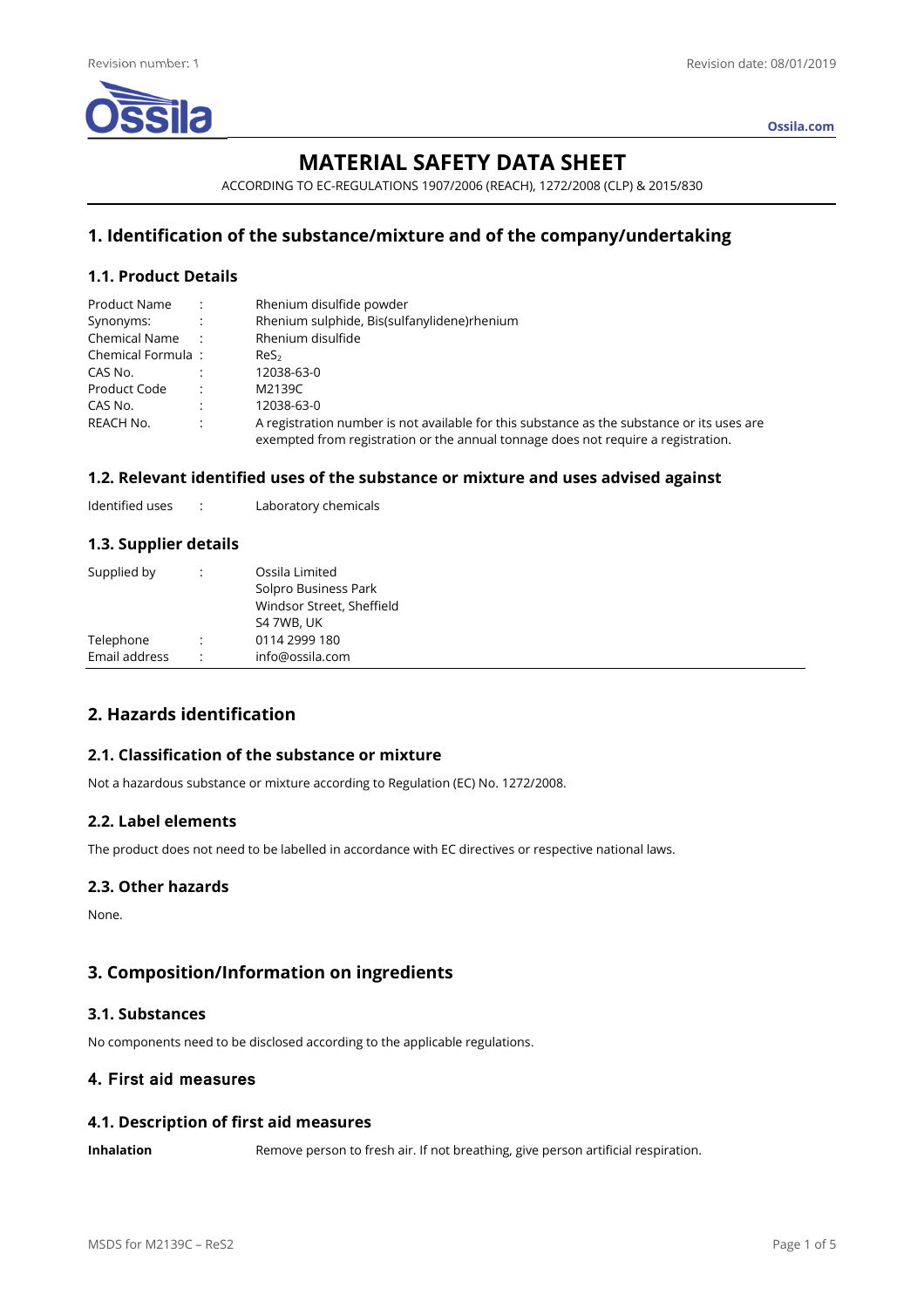| Skin contact | Wash with soap and water.            |
|--------------|--------------------------------------|
| Eye contact  | Flush with copious amounts of water. |
| Ingestion    | Rinse out mouth with water.          |

## **4.2. Most important symptoms and effects, both acute and delayed**

The most important known symptoms and effects are described in section 11.

## **4.3. Indication of any immediate medical attention and special treatment needed**

No data available.

# **5. Fire fighting**

#### **5.1. Extinguishing media**

**Suitable extinguishing media**: As appropriate for surrounding fire.

#### **5.2. Special hazards arising from the substance of mixture**

May decompose in a fire, giving off toxic and irritant vapours.

#### **5.3. Advice for firefighters**

Fire fighters should wear complete protective clothing including self-contained breathing apparatus.

# **6. Accidental release measures**

#### **6.1. Personal precautions, protective equipment and emergency procedures**

Wear personal protective equipment (section 8). Avoid dust formation. Ensure room is well ventilated. Remove all sources of ignition.

#### **6.2. Environmental precautions**

Do not let product enter drains.

#### **6.3. Containment and cleaning**

Contain and clean up spill if safe to do so using an electrically protected vacuum cleaner or by wet-brushing. Dispose of dry waste in closed container for proper disposal according to local regulations.

# **7. Handling and storage**

#### **7.1. Precautions for safe handling**

Avoid formation of dust and aerosols. Provide exhaust ventilation in places where dust is formed.

#### **7.2. Conditions for safe storage, including any incompatibilities**

Store in a cool, dry and well-ventilated place inside of a tightly sealed container. Reseal containers that have been opened and keep upright to prevent leakage.

**Storage temperature** Ambient **Storage life** Stable under normal conditions.

## **7.3. Specific end uses**

Use in laboratories.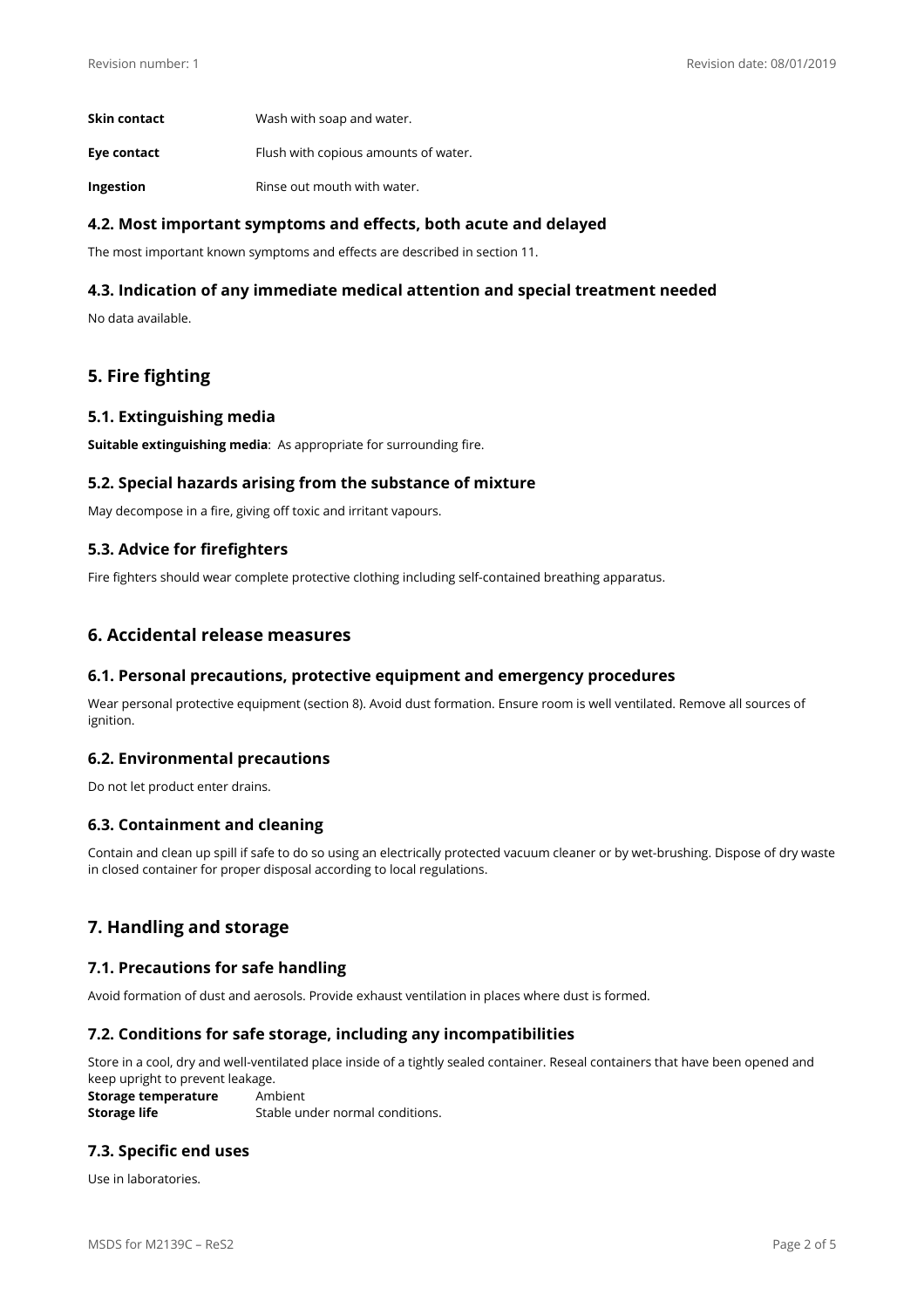# **8. Exposure controls / Personal protection**

## **8.1. Control parameters**

### **Occupational Exposure Limits**

Contains no substances with occupational exposure limit values.

#### **8.2. Exposure controls**

#### **Engineering measures**

Handle in accordance with good industrial engineering/laboratory practices for hygiene and safety. Ensure eyewash stations and safety showers are close to the laboratory workstation. Ensure good general ventilation is present when handling the product.

#### **Personal protective equipment**

| <b>Eye Protection</b>  | Wear safety glasses with side-shields conforming to appropriate government standards such as<br>NOISH (US) or EN166 (EU).                                                                     |
|------------------------|-----------------------------------------------------------------------------------------------------------------------------------------------------------------------------------------------|
| <b>Skin Protection</b> | Wear protective clothing and gloves. Use gloves that satisfy the specifications of your national<br>standards (e.g. EN 374). Wash hands after handling. Wash contaminated clothing after use. |
| <b>Respirators:</b>    | Where protection from nuisance dusts is needed, use type N95 (US) or type P1 (EN 143) dust masks<br>or those approved under appropriate government standards such as NIOSH (US) or CEN (EU).  |

### **Environmental Exposure Controls**

Avoid release to the environment.

# **9. Physical and chemical properties**

### **9.1. Information on basic physical and chemical properties**

| Appearance                                     | Black powder      |
|------------------------------------------------|-------------------|
| Odour                                          | No data available |
| Odour threshold                                | No data available |
| рH                                             | No data available |
| Melting/freezing point                         | No data available |
| Boiling point/range                            | No data available |
| Flash point                                    | No data available |
| Evaporation rate                               | No data available |
| Flammability                                   | No data available |
| <b>Explosive limits</b>                        | No data available |
| Vapour pressure                                | No data available |
| Vapour density                                 | No data available |
| Relative density                               | No data available |
| Solubility(ies)                                | No data available |
| Partition coefficient: <i>n</i> -octanol/water | No data available |
| Autoignition temperature                       | No data available |
| Decomposition temperature                      | No data available |
| Viscosity                                      | No data available |
| <b>Explosive properties</b>                    | No data available |
| Oxidising properties                           | No data available |

# **9.2. Other safety information**

No data available.

# **10. Stability and reactivity**

#### **10.1 Reactivity**

No data available.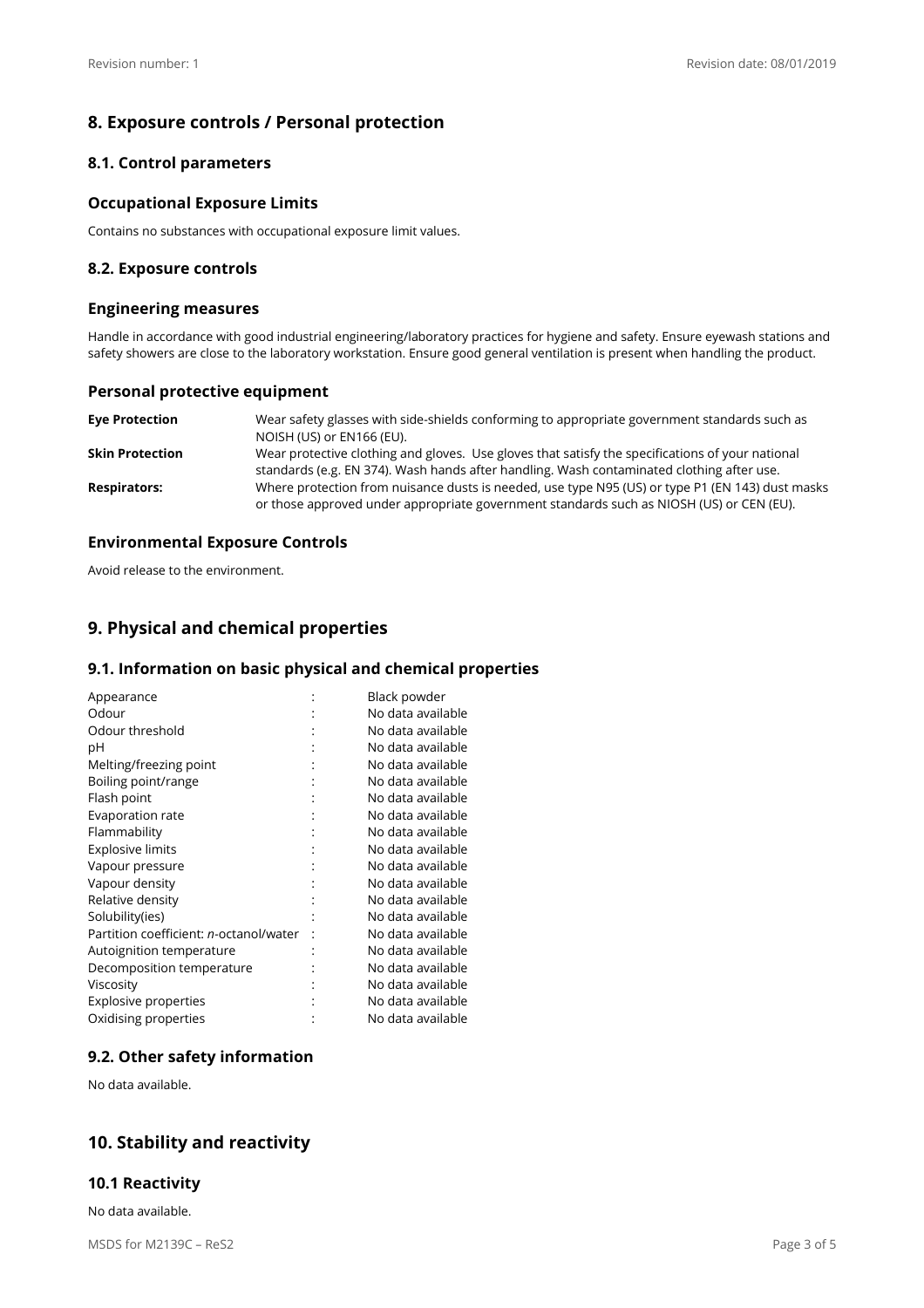## **10.2. Chemical stability**

Stable under normal temperatures and pressures under recommended storage conditions.

#### **10.3. Possibility of hazardous reactions**

No data available.

#### **10.4. Conditions to avoid**

No data available.

#### **10.5. Incompatible materials**

Strong oxidising agents.

#### **10.6. Hazardous decomposition products**

No known hazardous decomposition products.

# **11. Toxicological information**

#### **11.1. Information on toxicological effects**

**Acute toxicity**  No data available. **Skin corrosion/irritation**  No data available. **Serious eye damage/eye irritation**  No data available. **Respiratory or skin sensitization**  No data available. **Germ cell mutagenicity**  No data available. **Carcinogenicity**  No data available. **Reproductive toxicity**  No data available. **Specific target organ toxicity - single exposure**  No data available. **Specific target organ toxicity - repeated exposure**  No data available. **Aspiration hazard**  No data available. **Routes of exposure**  Eye contact, ingestion, inhalation, skin contact. **Signs and Symptoms of Exposure**  No data available.

### **Other information**

To the best of our knowledge, the chemical, physical, and toxicological properties have not been thoroughly investigated.

# **12. Ecological information**

### **12.1. Toxicity**

No data available.

#### **12.2. Persistence and degradability**

No data available.